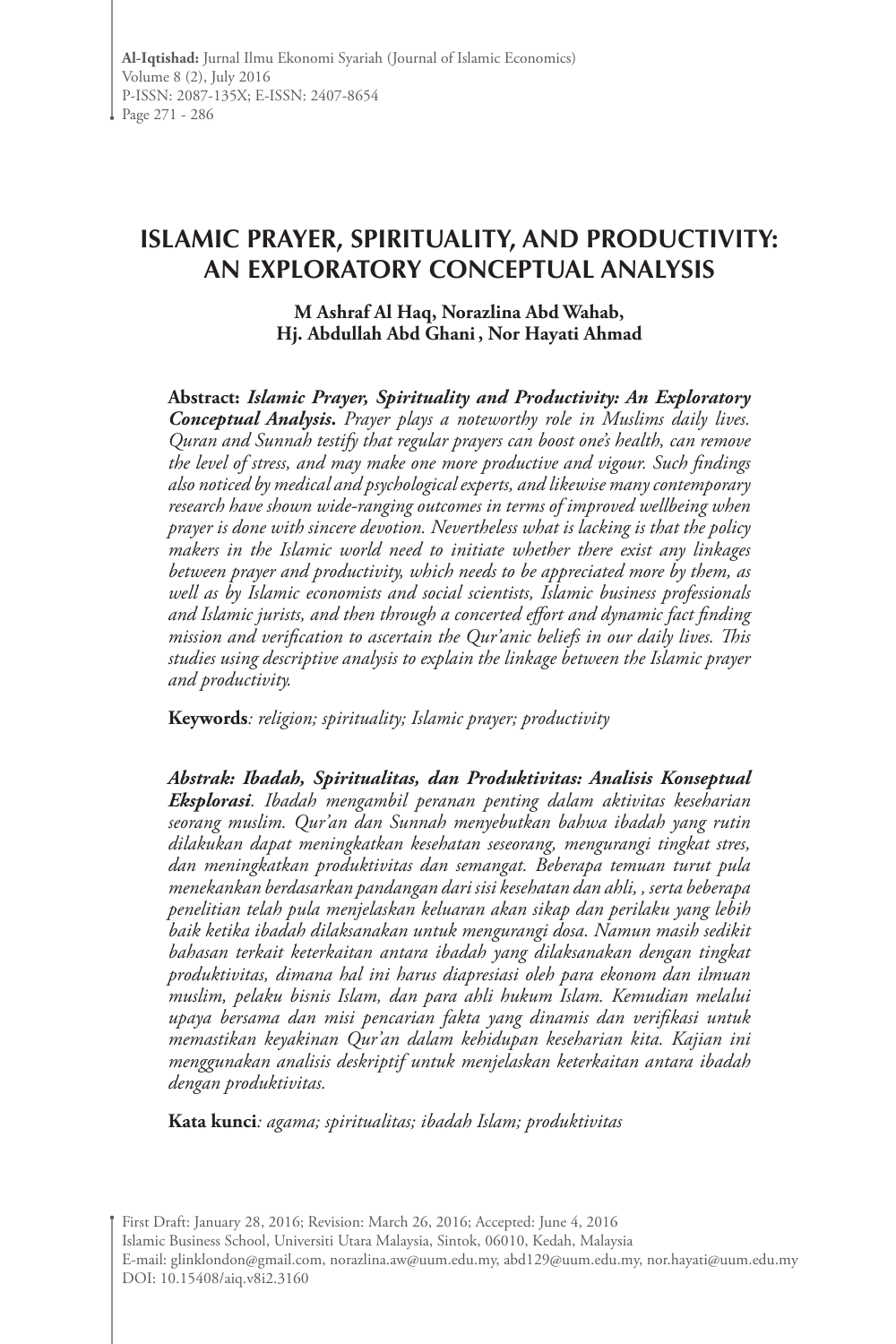#### **Introduction**

As opposed to prayers in some *isms,* religious dogmas or beliefs, Islamic prayer is essentially a spiritual phenomenon and entire understanding towards this end, evolves around the equivalent concept interchangeably. In contemporary studies it is found that, spirituality, religious practices and prayers, improve ethical behaviour (Jewe, 2008), and this improvement helps in productivity increment (Sims, 1994). Besides, when people pray with sincerity and vigour, it helps them to seek eternal heavenly blessings and that in turn, helps that individual to gain enormous energy, which only that seeker can explain and at times it cannot be enumerated. Stainer *et al.* (1995) noted, "*It is the combination of productivity, quality and ethics which will establish the management culture of the future*". Such linkages are necessary to be established in Islamic paradigm. A research in Islamic paradigm is due, to observe such linkages, so it may boost empirical evidences. Spirituality is the most discussed topic in recent years (Spohn, 2001) Here moreover, it is noted that the economics of religion can be traced from Adam Smith's writings, who wrote *The Theory of Moral Sentiments,* and again from 1970s the subject of ethics, religion, spirituality and morality started gaining momentum (Mangeloja, 2003).

The reason of gaining momentum stemmed from the belief that an ethical employee can bring greater result and increased productivity in businesses, economy and so on, as the mere ethics-free value system failed to address the falling of economic integers in the west (Burke *et al.* 1990). Burke *et al.* (1990) explained the reason behind the *productivity collapse* that was due to lack of ethics, lack of spiritual dimension and exclusion of value in the western value-free system. At the same time the Mecca declaration of the 1977 (Saqeb 2000), has prompted the Muslim world to bring forward the Islamic values in the educational and social forefront. Islamic prayers, whether rituals i.e., Haqqullah, like prayers and Hajj for spiritual refinement, or Haqqul-ibad, like zakat or sadaqat, which may bring not only cleanliness in the seeker's heart (Quranic Ayat 9.103, 98.5), but will also help to increase productivity or Baraka (Surah An Nisa, verse 29).

The paper has seven parts. After the initial introduction and the objectives underlined, the second section includes the motivation of study, in the third section, the findings in the contemporary literature briefly reviewed, fourthly the Islamic manifestations is highlighted, and in the fifth section the connectivity with salat is emphasised and in the sixth section such as: in conclusion, a recommendation has been made. The references are in the last section. The paper is written from library research, and as a tentative initiative, requires further research to be instigated to see the empirical outcomes of the Qur'anic explanations from social perspectives in our daily lives.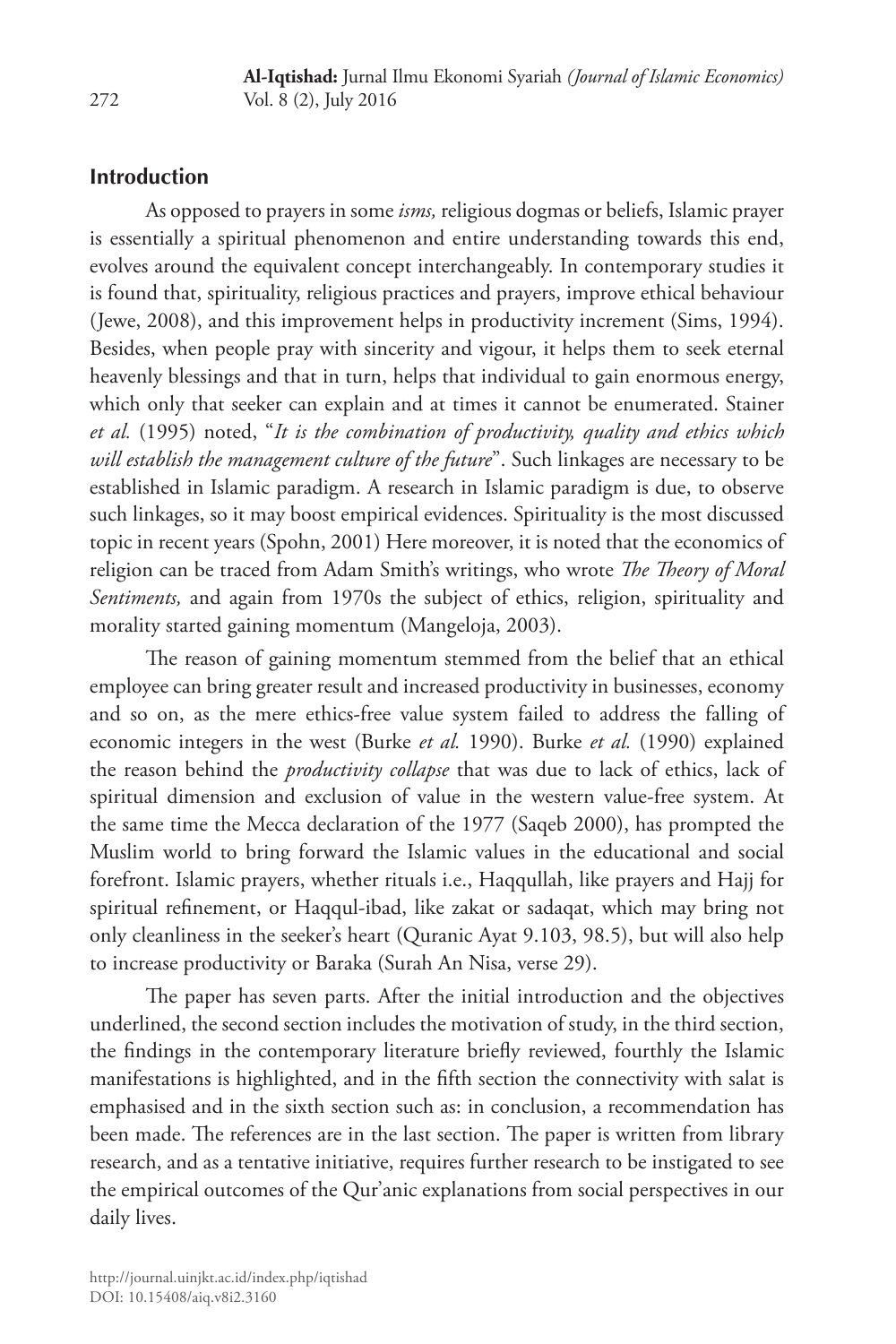The aim of this piece of initiative is to ignite a spark in the Islamic arena to discover whether there rests any linkages between Islamic prayers and productivity and that can truly lead to an increase in economic output. In the contemporary studies, it has been observed that there is a correlation that exists between prayer, spirituality and productivity. Enormous writings have taken place as well, even in an Islamic framework, and stacks of research available on the internet by casual researchers and lovers of Islam, but academic researchers need to objectively treasure whether any further deductions can be established through empirical outcomes. Although there are many studies covering the relationship between prayer and spirituality in Islam discussed, but the gap identified in the present literature is that there is a lack of effort to link the three elements: prayer, spirituality and productivity together in an Islamic framework, and from a social scientists point of view. Although financial prayer has been linked to productivity and discussed, but the overall prayers' combined link to productivity aspect, is what the present paper feels is still lacking. In this paper, several relevant Quranic verses, Hadiths and also findings (from medical and conventional wisdom) are presented and systematically organised and analysed to show that the linkages might exists.

 It is to be noted that, Haqqul-ibad, that is fulfilling the rights towards others in the realm of financial worship is highly discussed (Benthall, 1999). Additionally, Islamic financial worship (i.e. paying to the rightful recipients their dues in time and the correct amount) may bring barakah, blessings or that is, such worship will improve productivity and will also help the economic expansion, has been discussed by few authors, like Ali (*et al.* 2014). But a research is due, to analyse the linkages to establish the Quranic doctrine on how overall prayer (i.e. Haqqullah and Haqqulibad, that is, physical and financial prayer, PFP, combined) can increase productivity, as we have also seen numerous western authors trying to ascertain that value-added system may bring fruition to systems and the economy (Adams 2008, Burke *et al.* 1990, Azzi *et al.* 1975). But it is understood by Muslims that even if such linkages cannot be empirically tested or justified, still one has to have the fullest faith in the revealed and divine scriptures, "*Say: The evil and the good are not alike even though the plenty of the evil attract thee. So be mindful of your duty to Allah, O men of understanding that ye may succeed*" (Noble Quran 5.100). Barro *et al.* (2002) gave the same argument that religious beliefs are at times non-verifiable and therefore may require a degree of abstraction.

Allah ordained human nature to be supreme, in terms of morality, spiritualty and wisdom in the entire epitome of mankind and to surpass in every way from any other creation. Lord Almighty proclaims, "We have certainly created man in the best of stature" (Al Quran 95.4). One can ponder on angels' prostration to Adam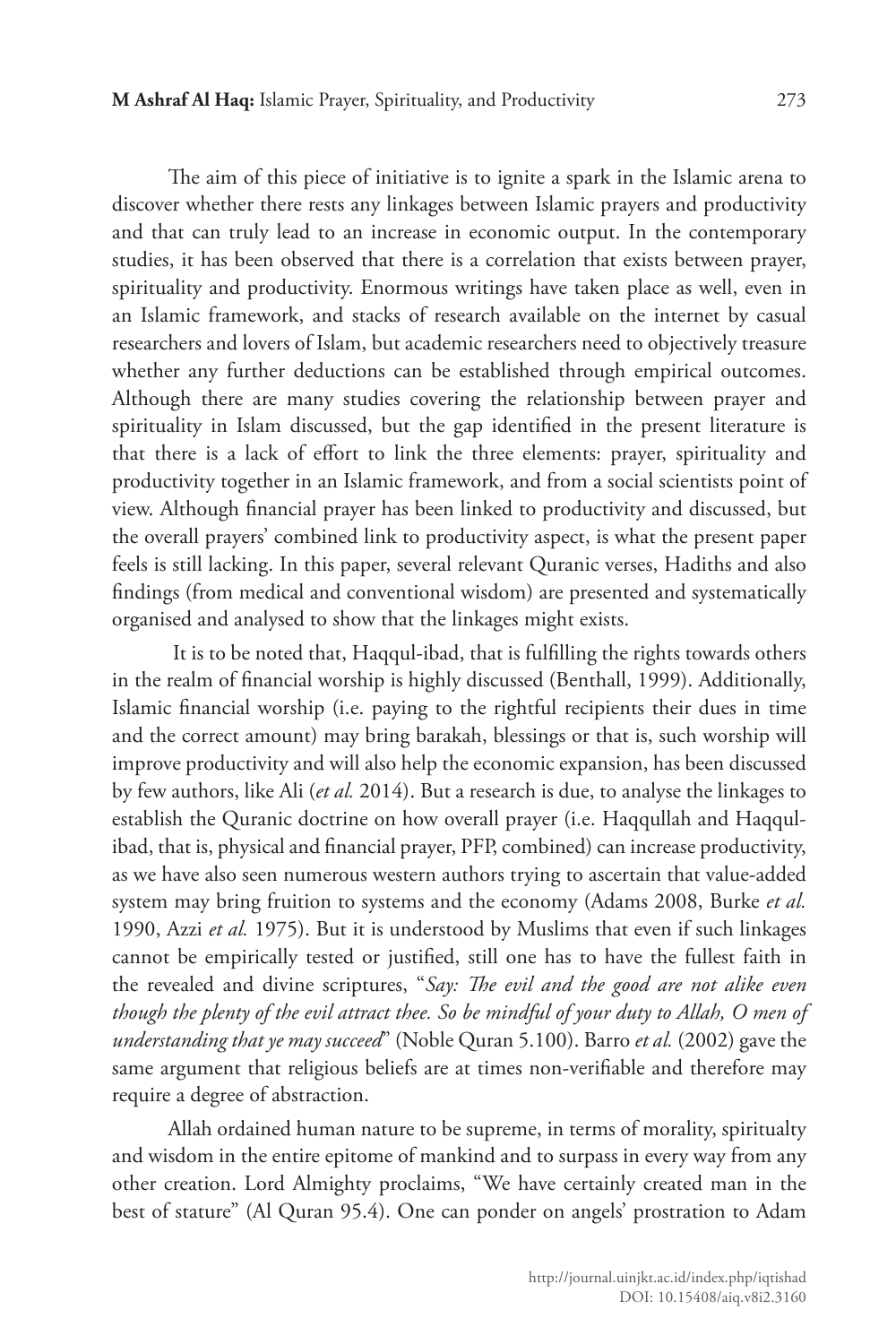due to Allah's commandment (Ayat 2.34, 7.11, 18.50). Correspondingly it requires to mention in clear terms that all creations do pray (Quranic Ayat 2:29, 22:18), but diligent prayer (Al Quran 4.162) is expected from human beings, who are the best of creations, and who might want God's pleasure.

*"I have chosen thee: listen, then, to the inspiration (sent to thee). Verily, I am Allah: There is no god but I: So serve thou Me (only), and establish regular prayer for celebrating My praise"* Quran 20:13-14.

Prophet (PBUH) said, "*O Allah, I seek refuge in You for Your pleasure and against Your wrath and in Your forgiveness and against Your punishment and in You from You. I cannot praise You as You can praise Yourself*," (Reported by Muslim, Abu Dawud, At-Tirmidhi and Ibn Majah). Allah said in the Holy Book, "*And I did not create the jinn and mankind except to worship Me*," (51.56). The Holy Scriptures mention, if one wants pleasure and abundance, one should kneel down to prayer and thank to His eternal mercy. Lord Almighty said, "*O mankind, you are those in need of Allah, while Allah is the Free of need, the Praiseworthy*" (Al Quran 35:15). Further The Lord commands us, "*Say (O Muhammad SAW): Verily, I am commanded to worship Allah (Alone) by obeying Him and doing religious deeds sincerely for Allah's sake only and not to show off, and not to set up rivals with Him in worship*" (Noble Quran 39.11).

A true salutation and thanksgiving to Lord Almighty will never go unnoticed in front of Lord Almighty (Ayat 65.2). He promised, if one prays with sincerity, one will be ascertained with wisdom and happiness here as well as hereafter (Ayat 28:83). The Prophet (PBUH) said, "*No one shall enter Paradise except a believer*". Though a question may arise, as seen around, that sometimes a pretentious and ostentatious creature may show his service to Lord, and also his wealth increasing day by day, but one should not make any mistake, that there are two kinds of wealth that prevails, one from His bounty, and one without His pleasure. So one should decide on what should one want? His bounty, guidance and mercy, or His displeasure? So it is high time that one should decide, what should be his course of action. One needs to ponder upon Ayat 39.11-12 and think what Allah has clearly ordained us as mankind.

A true prayer can increase our sustenance (Ayat 6.92, 11.6, 15.19), and increase in our true heavenly pleasure and will give us eternal satisfaction. The way to achieve is simple. Regularity in prayer may give true discipline and a proper meaning in life. It may lead to a routine life, and may assist in honest living, may increase sincerity and trustworthiness in one's daily lives.

To state it humbly from Quranic understanding, one may find that happiness and pleasure in life may be influenced by true prayer. Therefore, prayer can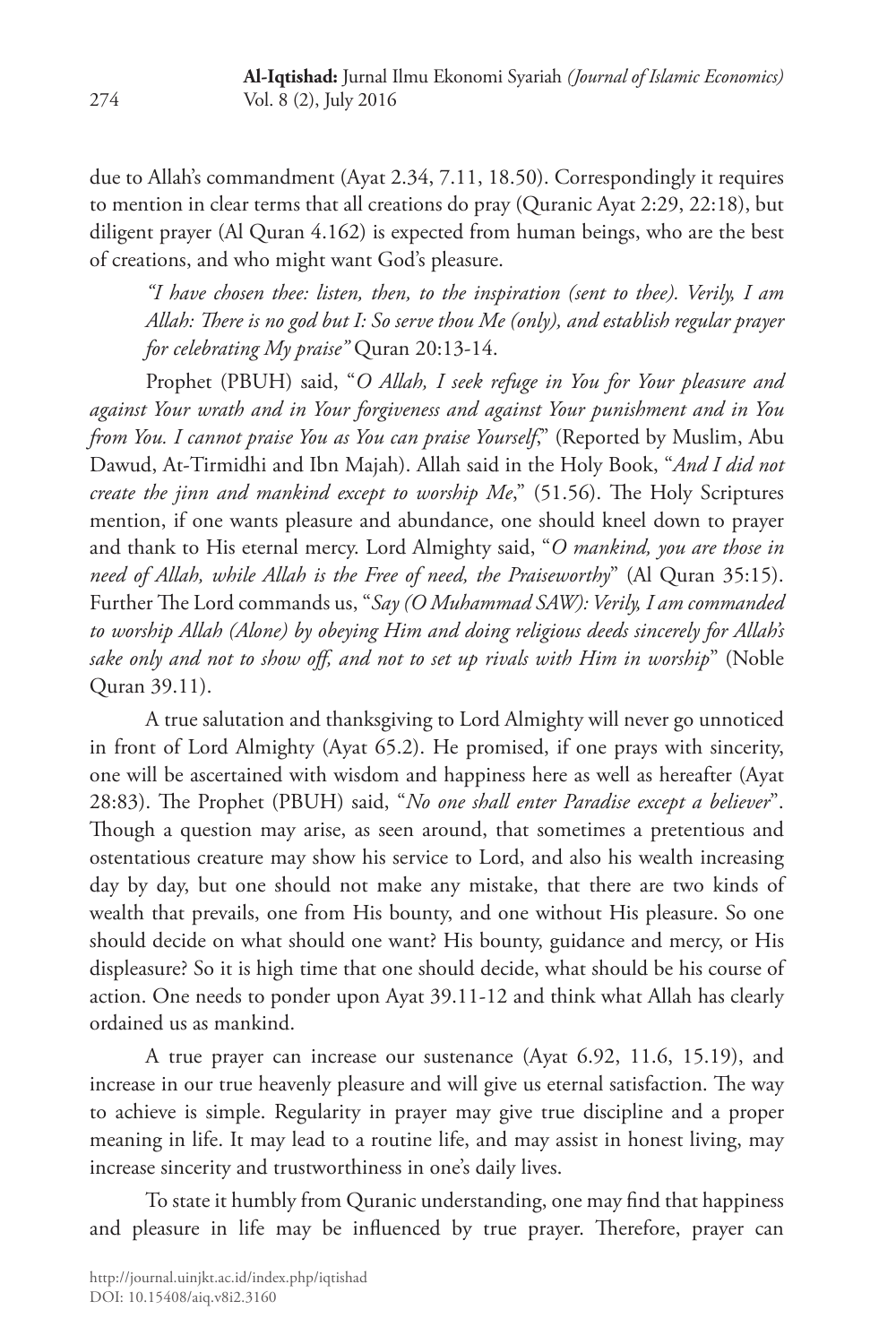affect happiness, pleasure and satisfaction in life. Additionally, Quranic teaching enlightens us, that, if one increases one's daily prayers, one might see a positive increase in heavenly pleasure and satisfaction and which may lead him to be ethical and disciplined (Jewe 2008) and that may increase his productivity and output (Sims 1994).

So from the above it can be deduced that augmentation in daily prayer may lead to increment in heavenly pleasure and worldly satisfaction, which may assist the seeker in achieving increased ethical and disciplined behaviour and that, may assist in intensification in his productivity and output.

Consequently in contemporary literature, it seems that they may have identified a linkage, and that is, prayer may increase satisfaction, which may assist the person to be ethical and disciplined, and hence it may assist that person's productivity and finally his output may increase at a desired rate or ratio.

## **Literature Review**

Koh *et al*. (2001) found a strong positive linkage between ethics and satisfaction. Further the said authors found in their study that this may have a positive result in having a career success. This relationship illustrates that there may be a strong relationship between productivity, success and satisfaction, and that can be associated with improved ethical behaviour and best practices.

Corry Azzi and Ronald Ehrenberg (1975) were the first to initiate the prayer issue in political economy after a gap of nearly two hundred years (Mangeloja, 2003). In 1904 Weber explained the role of religion in the developing economies as below, "*economic development leads to the secularization, not only of individuals, but also of political and social institutions, including churches themselves. Church services would be predicted to become less demanding, for example, by abandoning the use of special religious language, requiring smaller outlays of time by participants, reducing elaborate rituals and requiring less stringent practices* (as quoted by Mangeloja 2003).

Azzi *et al.* (1975), viewed individual and group religious behaviour as a rational choice. They stated that, "*The main aim in religious participation is after-life consumption*". They assumed three motives that forces religious activities. The *salvation motive* for the after-life utility, the *consumption motive* for current satisfaction, and thirdly *social-pressure motive* is to excel in trade and career. Iannaccone (1998) found in his research that as pay rises, the religious desire becomes more money-intensive, that is, contributions towards religious activities increases compared to religious attendance. Furthermore, the said author explained the role of religious institution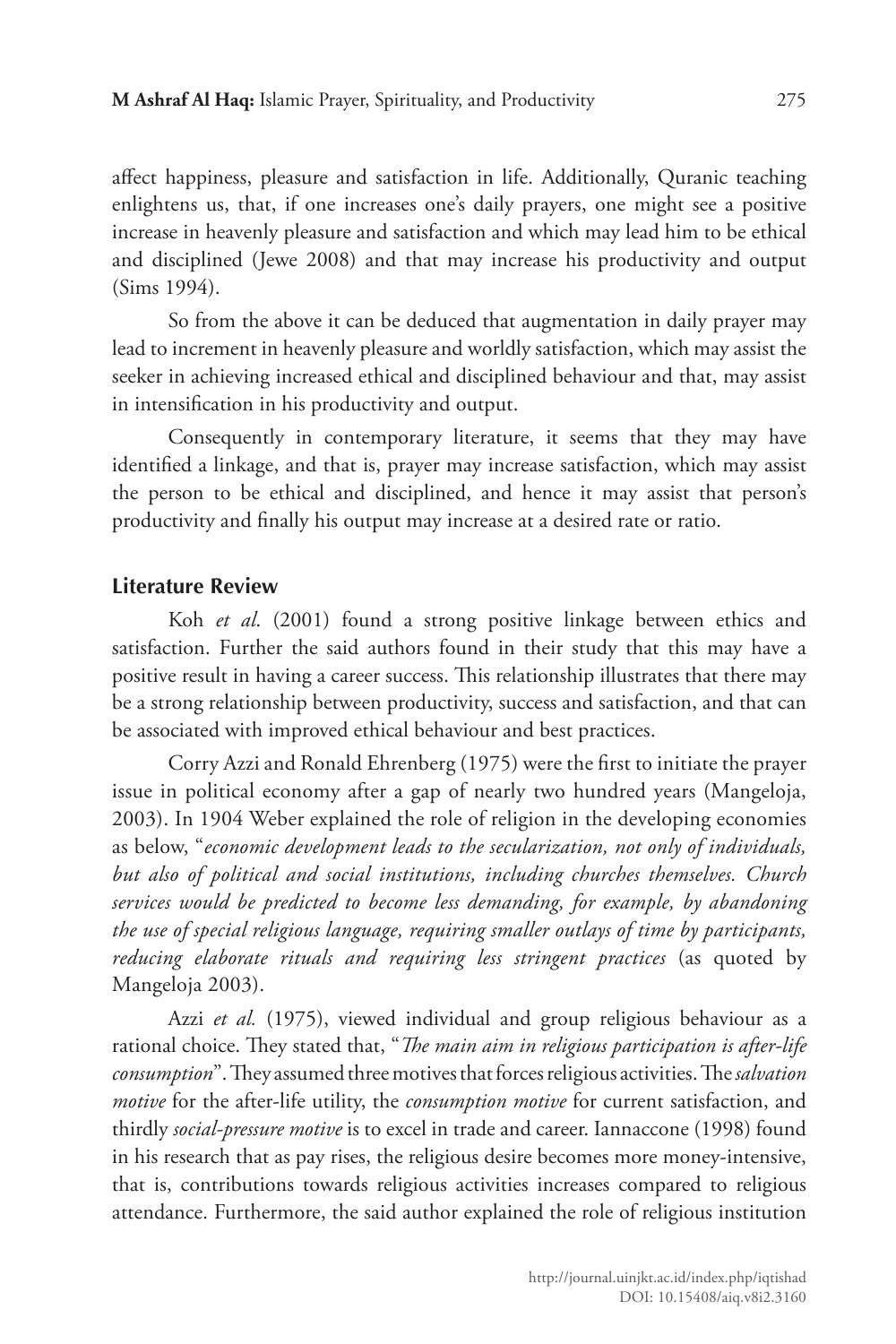that can be seen from two set-ups; One as an authority, and second as a social meeting place.

But Adam Smith clearly stated that, it is the religious environments and setups in society that regulates monopoly practices, and restricts excessive profiteering motives in society. According to Adam Smith, freedom in the religious arena may spawn higher quality religious services (Mangeloja, 2003). And Turnispeed (2002) found a positive linkage between ethics and productivity. On this note Burke *et al*. (1990) found a saviour linkage between productivity and ethical behaviour. He noted, "*The use of the management approaches of efficiency, effectiveness, and economy (the old E's) have not significantly improved productivity measurements. The authors suggest that the application of ethical approaches (plus strategies of evaluation and empathy--the three new E's) might encourage increases in organizational productivity*". Furthermore, prayer can improve health conditions, and which are important so as to be productive and also to think in the right way (O'Connor, 2005). "*Ethics thus reduce the amount of employee turnover and accompanying lapses in productivity*" (Vaux nd.).

Josephson institute promotes that, "*At very low cost, business ethics boosts output, promotes recruitment and retention, and reduces misconduct, employee fraud, and absenteeism*". So according to this institute, ethics is an essential parameter to productivity. Kolthoff 2006 analysed the case of new public management in terms of ethical practices. McCarty (2007) stated that studies found positive relationship in prayer and healing capacities. Stainer *et al.* (1995) noted, "*It is the combination of productivity, quality and ethics which will establish the management culture of the future*".

On explaining the prayer and health relationship, Brown (2009) enlightens, "*Prayer, both public and private, is prescribed by most religious traditions. Patterns of prayer are shown to conform to an economic theory of spiritual health. With regard to the frequency of prayer, wages are predicted to correlate negatively, education is predicted to correlate positively, environmental factors that are supportive of prayer are predicted to correlative positively, and the expected "price" for participation in religious activity (the tithe in Judaism and Christianity and the Zakat in Islam) is predicted to correlate negatively. Empirical tests find the predictions of the model are supported for females, but only partially supported for* 

And reporting on the research on fasting, Campante *et al.* expounds, "*… report(ing) two key, quantitatively meaningful results: 1) longer Ramadan fasting has a negative effect on output growth in Muslim countries, and 2) it increases subjective wellbeing among Muslims*". (Campante *et al.* 2013).

*males*." (Brown, 2009).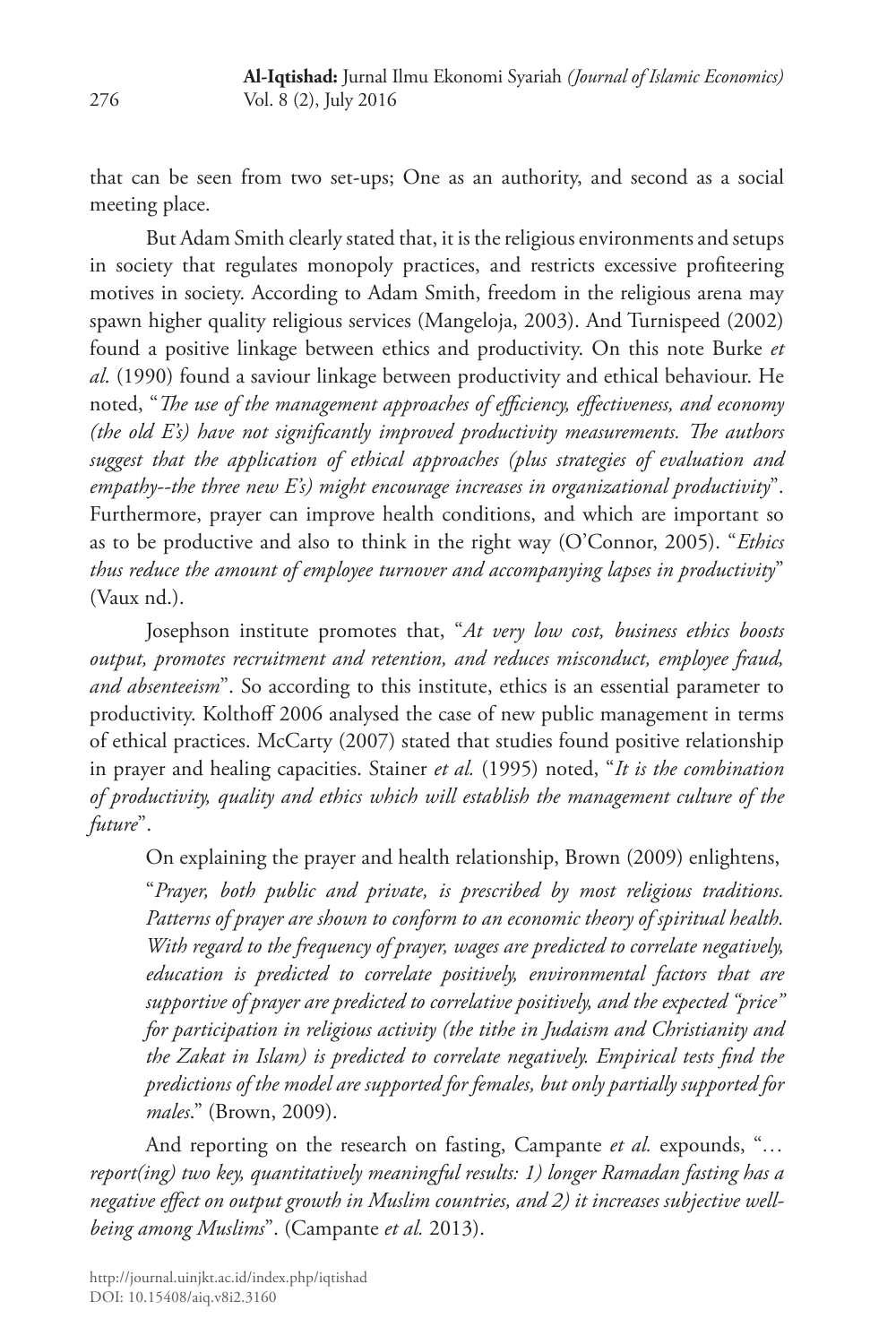#### **Methods**

The above background leads us to develop a study that will be spread out through particularly purposes and methodology. The purpose of this study was to investigate the linkage between Islamic prayer, spirituality, and productivity. This is among the reasons why this research is needed. By using qualitative description method through content/documents analysis this research basically attempt to complete grounded theory to the relevance references pertaining to Islamic prayer and productivity.

#### **Result and Discussion**

#### **Manifestations in the Islamic Paradigm on the Above Linkages**

There is an urgent need to understand and appreciate the contemporary literature so as to think on how such linkages discussed above in that literature can also be shown in the Islamic doctrine that takes shape. Lord said, "*Indeed, I created Jinn and human beings for no other purpose but to worship Me*" (Qur'an 51:56). So from Lord's commandments one can clearly see that prayer has a central place, which Muslims do acknowledge, but it requires more scientific exploration to understand and appreciate its further meaning. A research is due to see linkages in prayer and ethical behaviour which may lead to productivity and increase in output in an Islamic paradigm. It might be possible to conduct a survey and look into the aspects of intentions, desires, motivation, through the usage of theory of planned behaviour (TPB), as proposed by Icek Ajzen in 1985 through his article "*From intentions to actions: A theory of planned behaviour*". In line with TPB, one may able to deduce that, prayer may increase satisfaction which might lead to increase in overall output and henceforth lead to ease the economic burden of society. Here one can also state the kinds of prayer, namely, Physical prayer like salat, hajj, fasting, and Financial prayer like sadaqat, fitrat and zakat. So it needs to be seen, that if Muslims improve both prayers, then it may lead to increase in heavenly pleasure and worldly satisfaction and that may similarly assist the person who prays to have an increase in productivity and output (here and hereafter). Quran further encourages putting extra effort to win Allah's mercy. Besides to be productive, one may have to bear patience and perseverance so as to be successful, productive, and energetic and hence produce the needed outcome with ease. "*O you who have believed, seek help through patience and prayer. Indeed, Allah is with the patient*" (Quran 2.153).

The question arises; can only one kind of prayer improve the overall situation? The need to have cautions that one kind of prayer may be interlinked with the other kind of prayer. Lot of verses on zakat came just intertwined with prayer, like,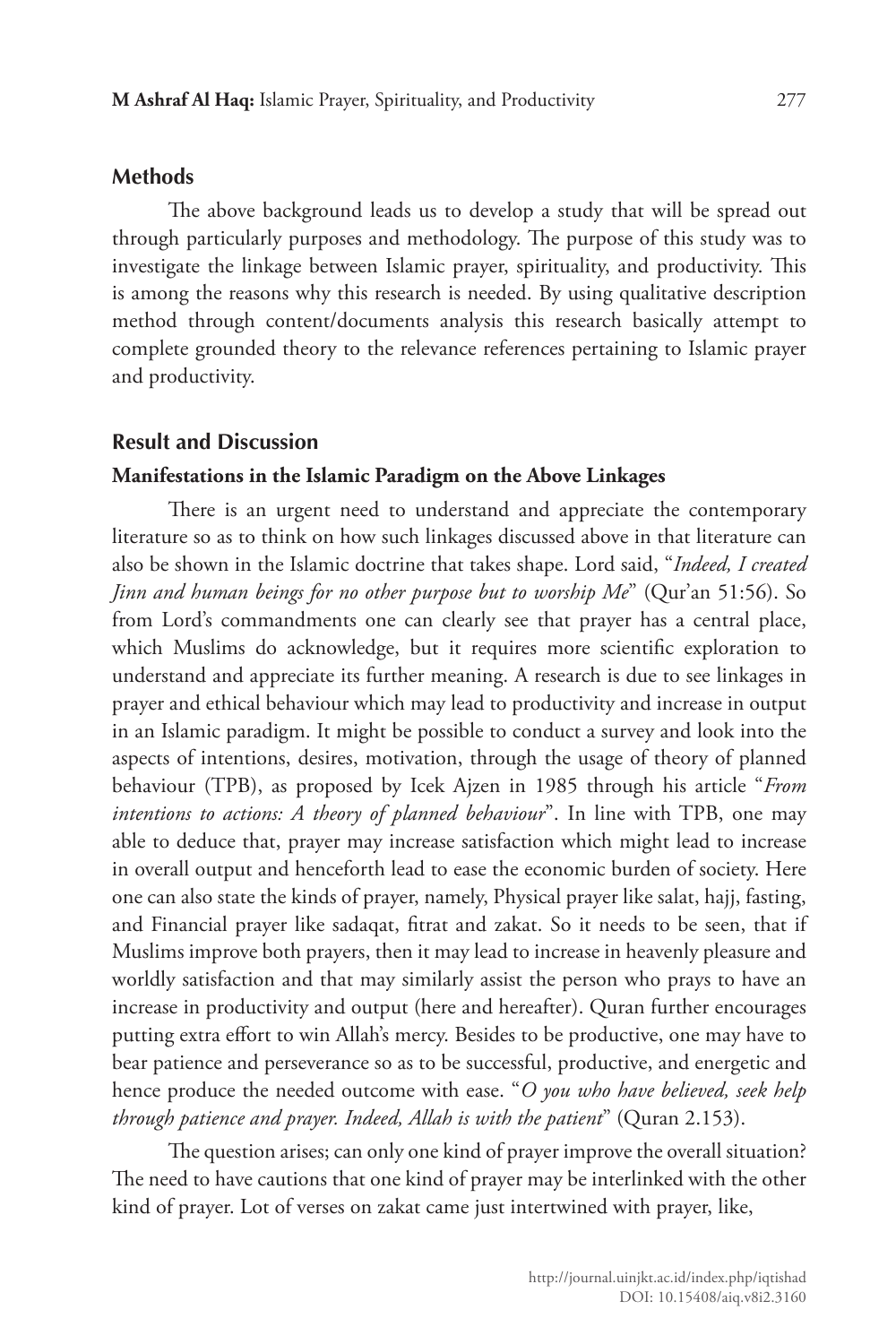"*And establish prayer and give zakah and bow with those who bow (in worship and obedience)*".

Therefore, it is seen that the two kinds of prayers complement each other. The prayer in general is understood in totality, not in partiality. So Physical and Financial Prayer (PFP) may give pleasure, happiness and it may help in increasing output (fiddunia wal Akhirah), as prayer increases the positive energy, which boost the level of productivity and gives a better and sound outcome. One may achieve increase in output without performing such prayers, but it may not be a God sanctioned pleasure endorsed output, that Lord Almighty might have wanted. That might show the differences.

*"The first matter that the slave will be brought to account for on the Day of Judgment is the prayer. If it is sound, then the rest of his deeds will be sound. And if it is bad, then the rest of his deeds will be bad,"* (Recorded by al-Tabarani. According to al-Albani, Sahih al-Jami).

The Prophet (PBUH) said that "*Salaat is the pillar of deen and the foundation of Islam. He who upholds salah has upheld Islam and he who leaves salah has left behind religion*" (Al-baihaqi).

Rasulullah (SAW) said "*What lies between a man and disbelief is the abandonment of prayer*" (Agreed upon by Muslim, Abu Dawood and Nasaa'ee as Sahih authentic).

In contemporary studies it is found that, prayer is at times positively related to increase in output, satisfaction, coping with loneliness and feeling of reward here as well as hereafter. But it is said in Islam that the believers will be saved from all sorts of discomforts in the Day of Resurrection until they are granted entrance into Paradise: "(*To the righteous soul will be said*:) '*O soul in (complete) rest and satisfaction! Come back to your Lord, well pleased (yourself), and well-pleasing unto Him! Enter, then, among My servants. Yea, enter My Heaven'*" (Al Quran 89:27-30); "*And those who feared their Lord will be led to the Garden in crowds: until behold, they arrive there; its gates will be opened; and its keepers will say, 'Peace be upon you! You have done well! Enter here, to dwell therein.' They will say, 'Praise be to Allah, Who has truly fulfilled His promise to us, and has given us (this) land in heritage: we can dwell in the Garden as we will: how excellent a reward for those who work (righteousness)*'" (Al Quran 39:73-74).

The question still remains on what sort of prayer that will please Lord Almighty, and that may please Him to increase His bounty and that will reward us here and hereafter.

"*Say: My Lord hath commanded justice; and that ye set your whole selves (to Him) at every time and place of prayer, and call upon Him, making your devotion*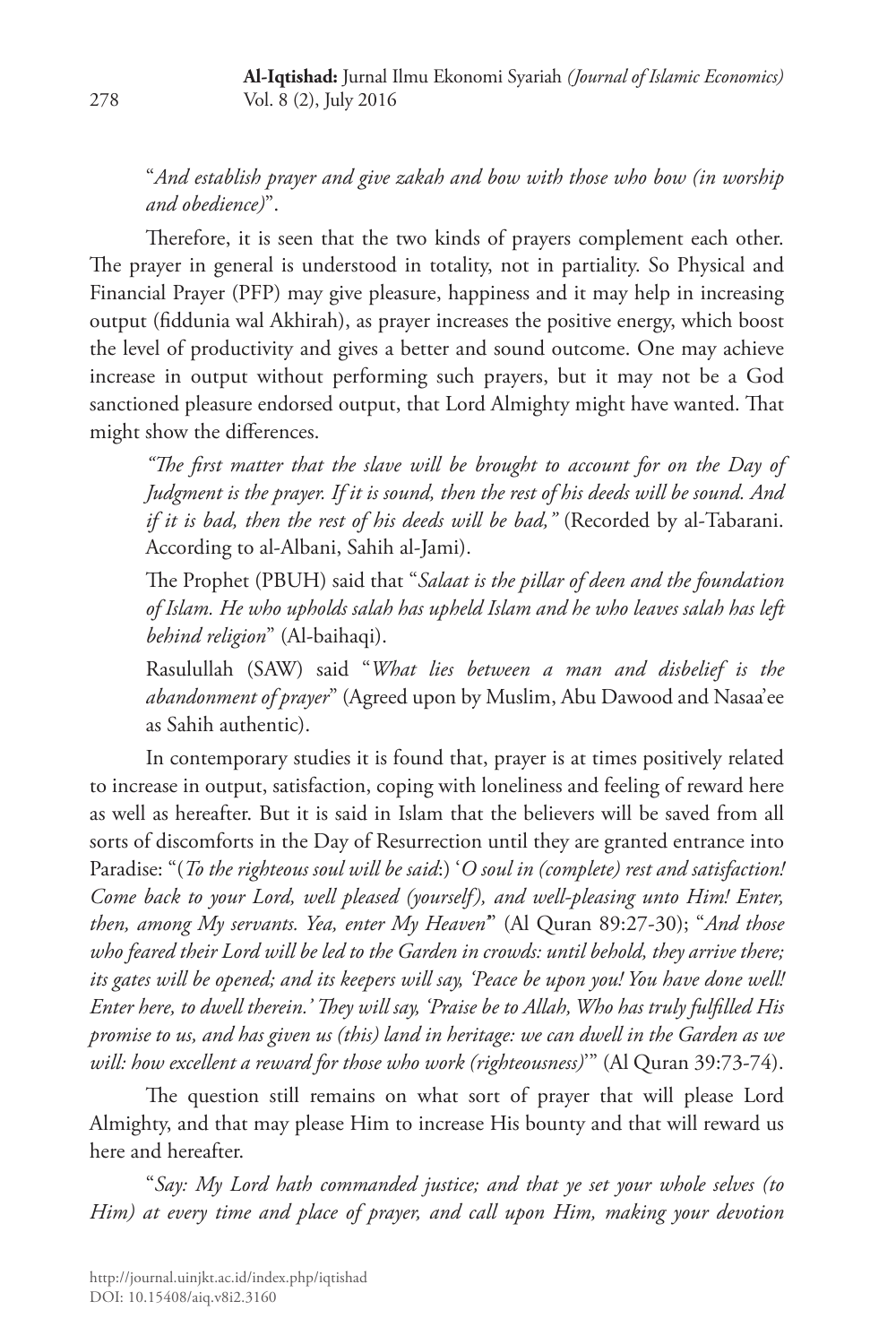*sincere*" (Al Quran 7:29). "*And know that ALLAH cometh in between a man and his heart*" (Al Quran 8:24). "*O ye who believe turn to ALLAH with sincere repentance: in the hope that your Lord will remove from you your evil deeds and admit you to Gardens beneath which Rivers flow*" (Al Quran 66:8). "*And whoever repents and does good has truly turned to ALLAH in repentance*" (Al Quran 25:71). "*Turn ye in repentance to Him, and fear Him: establish regular prayers*" (Al Quran 30:31). "*Verily the most honoured of you in the sight of ALLAH is (he who is) the most righteous of you*" (Al Quran 49:13). "*So serve ALLAH, offering Him sincere devotion*" (Al Quran 39:2). These verses conform the notion that has already been earlier mentioned, therefore, it can be predicted that an increase in true prayer, may lead to worldly as well as heavenly satisfaction, and that may induce motivation, and that may further tempt to have the right intentions, which may lead to devotion towards productivity and that may lead to improvement in overall output, but the investigation needs to be with empirical soundness to establish scientific linkages in an Islamic framework, as conventional wisdom already conforms such wisdom. So prayer may lead to productivity and output increment, in other words, the link is positively related, and one can learn that from conventional wisdom as well as Quranic understanding*.*

Since Lord Almighty has already promised that, regular prayers will ensure success, piety, and abundance, Muslims are encouraged to follow suit. But the prayer must be true prayers with best of all intentions, not with mischievous content or intent. Prayer will give the seeker mercy, positive thinking, enlightenment, perseverance, patience, obedience, understanding, comprehension and wisdom and finally will guide one through. Likewise, Lord Almighty clarifies, "*Allah burdens not a person beyond his scope. He gets reward for that (good) which he has earned, and he is punished for that (evil) which he has earned. "Our Lord! Punish us not if we forget or fall into error, our Lord! Lay not on us a burden like that which You did lay on those before us (Jews and Christians); our Lord! Put not on us a burden greater than we have strength to bear. Pardon us and grant us Forgiveness. Have mercy on us. You are our Maula (Patron, Suppor-ter and Protector, etc.) and give us victory over the disbelieving people*" (Al Quran 2.286). Thus one need true and sincere prayers, true guidance and immense mercy during one's activities and while enlightening him with His everlasting wisdom and blessings. Here a word of caution is required; there might be a difference between knowledge and guidance. As Al Quran testifies, many people may have knowledge, but very few are guided by it. Knowledge is easy to obtain, guidance is only from Allah. Whomsoever Allah guides, no one can misguide, whomsoever Allah leaves to go astray, no one can bring him back to the path of guidance. "*Verily, you (O Muhammad) guide not whom you like*" [al-Qasas 28:56] and "*And verily, you (O Muhammad) are indeed guiding (mankind) to the Straight Path*" [al-Shooraa 42:52].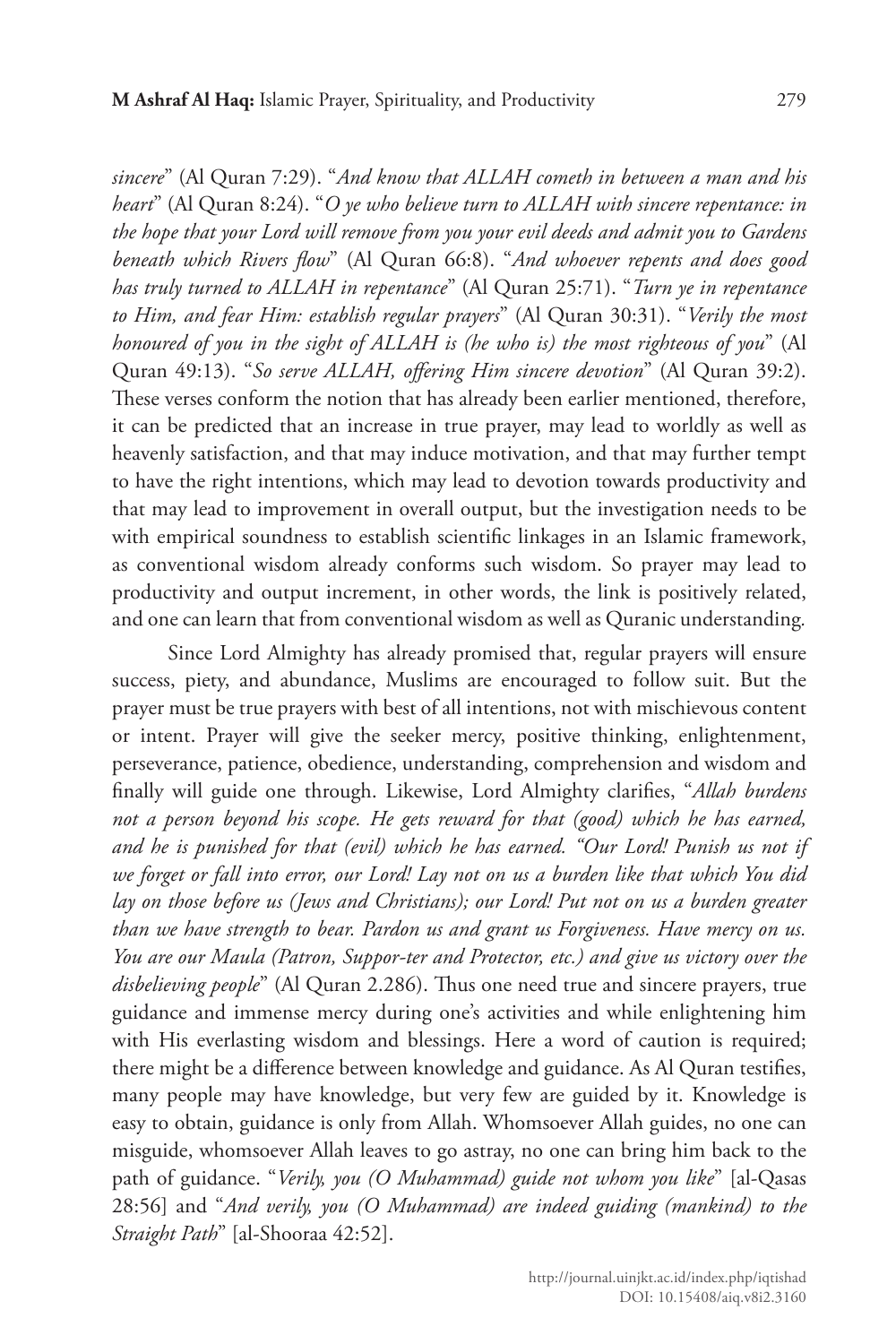On explaining Siraat or straight path while explaining Surah Fatihah (LinguisticMiracles.com), the authors stated that Siraat is a kind of path, from A to B, without any alternate route. So, for instance if one deviates slightly from that path, the Siraat GPS may not calculate a new route, rather it would instruct him to rejoin the point of the siraat that he deviated from, and there may be no shortcuts. That's the reason in Arabic language, Siraat may not even have plurals, therefore, the surah Fatihah begins with Allah's sovereignty over people and the ending is how people should be divided—not by ethnicities, or languages, but rather on their actions, knowledge and results. Therefore, the life of the Muslim should be in balance. According to a certain narration, Umar bin Khattab described taqwa as having a sense of balance.

So one can see a theoretical relationship between the above variables, but if a study can be conducted to verify, will be an immense success. Even if the results are not satisfactory, as contemporary scientists have said, then there is no issue of concern. Our faith that leads us as Muslims and makes us who we truly are.

"*If We had sent down this Qur'an upon a mountain, you would have seen it humbled and coming apart from fear of Allah . And these examples We present to the people that perhaps they will give thought*" (Surah Al Hashr verse 21).

## **The Science and Secrets of Islamic Prayer**

Sujud or Sajdah is a distinctive locus in a Muslim's at least five time call towards His Lord. Though it is not an exercise *per se*, but still Holy Prophet Muhammad (PBUH) has clearly mentioned in pure terms that prayer is a cure for many illnesses (reported by Ibn Majah). Regular prayers may protect Muslims from many ailments which they may not even know. Prayer supposed to increase a person's iman, which may also motivate the person to do good as it may increase his hope, and it may in turn assist him to be more productive and a happy person. And this prayer activity also encourages the believer to recite the verses of the Holy Quran, which has immense power in the believer's daily lives.

Abu Huraira (radiAllahu anhu) reported that the messenger of Allah (sallAllaahu 'alayhi wa sallam) said: "*The nearest a servant comes to his Lord is when he is prostrating himself, so make supplication (in this state)*" [Sahih al-Bukhari]. A'ishah Siddiqa (radiAllahu anha) narrated that the Prophet (sallAllaahu 'alayhi wa sallam) used to prolong the prostration to such an extent that one could recite fifty verses (of the Qur'an) before he would lift his head [Sahih al-Bukhari].

"*Sajdah is a unique position as this is the only position in which brain (or head) becomes lower than the heart and hence for the first time the blood gushes towards*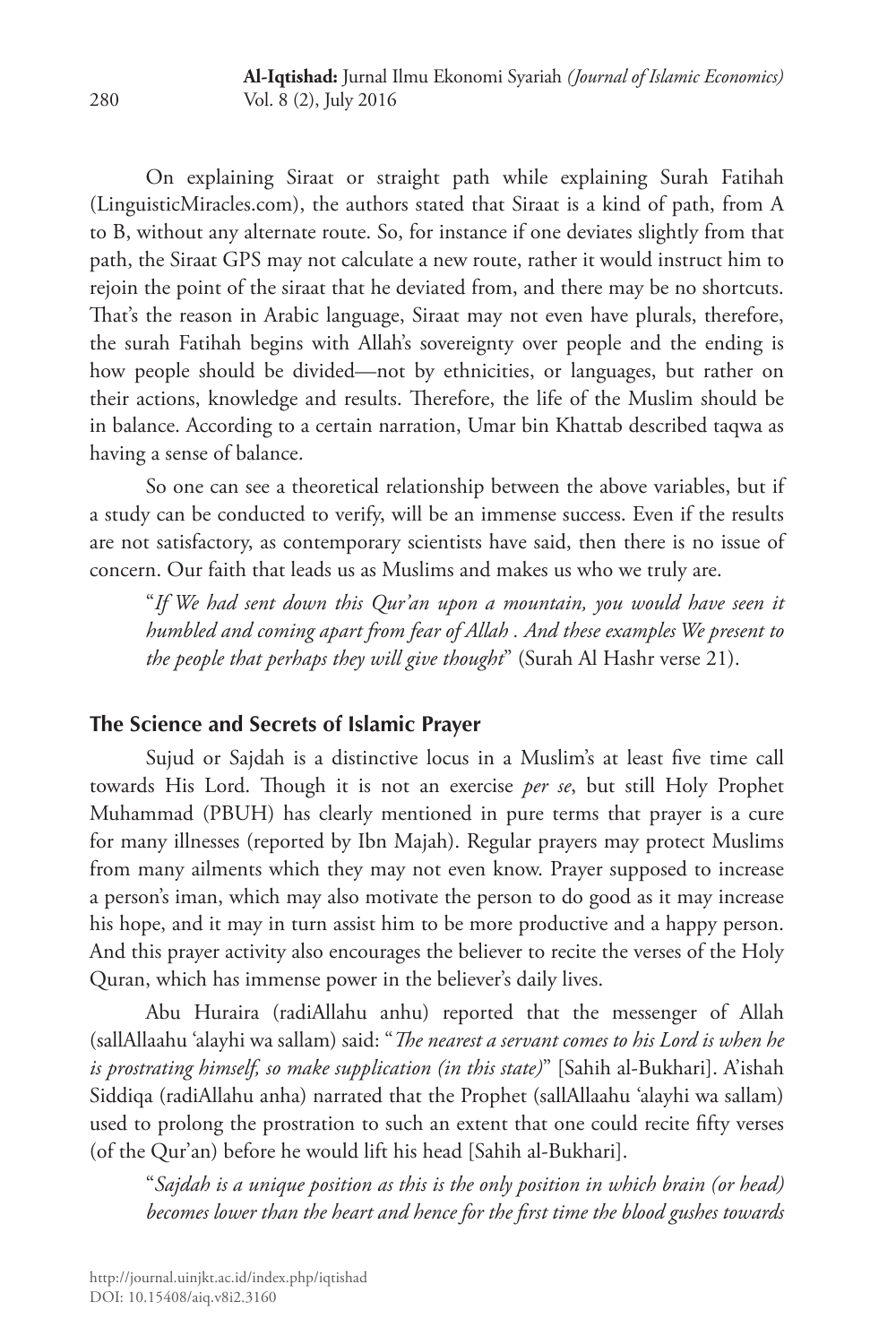## *the brain with full force whereas in all other positions (even when lying) brain is above the heart when it has to work against gravity to send blood to the brain*".

It has been highly discussed among intellectual Muslims that in that sujud position, the increased blood supply to the brain may give true nourishment and it may also help towards improved memory, vision, hearing, concentration, psyche and all other cognitive abilities. It is said that who offers regular prayer may have more will power and may be able to cope with the difficulties of life in a much improved manner. It is further stated that it may lead to less incidence of headaches, psychological problems and other defects of cognitive function.

"*In the unique position of Sajdah the neck muscles get best exercise. They have to bear the load when the forehead lies at the ground hence the neck muscles become stronger. One can note the tense pressure at the neck muscles in the position of Sajdah specially the active motion of the neck and the facial muscles when the head is being lifted...and it will be noticed that they are in a very active motion… More strong cervical muscles mean the cervical vertebra will be better protected. Strength of cervical muscles is important as the head rests upon cervical vertebra supported by cervical musculature*".

So to state all the benefits of prayers, a full research paper needs to be initiated with concrete steps, and which may not give the scope to discuss in the present topic. The benefits are immense; in fact to all who prays, even it boosts the sexual health, as reported by some research findings

#### **Conclusion**

Thus in the end, it can be seen that Islamic prayers play a noteworthy role in daily lives and developments. But what is required is that, an exhaustive research need to be initiated and methodically examined on the benefits, and to unearth the ultimate aim of the present research particularly to see if there can be seen a sound linkage between individual or group productivity with increased ritual prayers and financial prayers and also if these findings can assist the economy to experience an increase in total output. Further research on this notion seems highly desirable, though it cannot be denied that huge research in terms of psychological and medical aspects have already been researched and still ongoing. But a comprehensive research by social researchers and policy makers, combined with Islamic jurists, is still due, and that is the kind request to the intellectual capacities to come forward and fulfil the desired tasks. Besides, it would be even an improved scenario if such findings can be empirically tested in an Islamic framework, as Muslims belief in Quran and Sunnah gives enormous understanding about such linkages, and that has already been ascertained by many contemporary findings.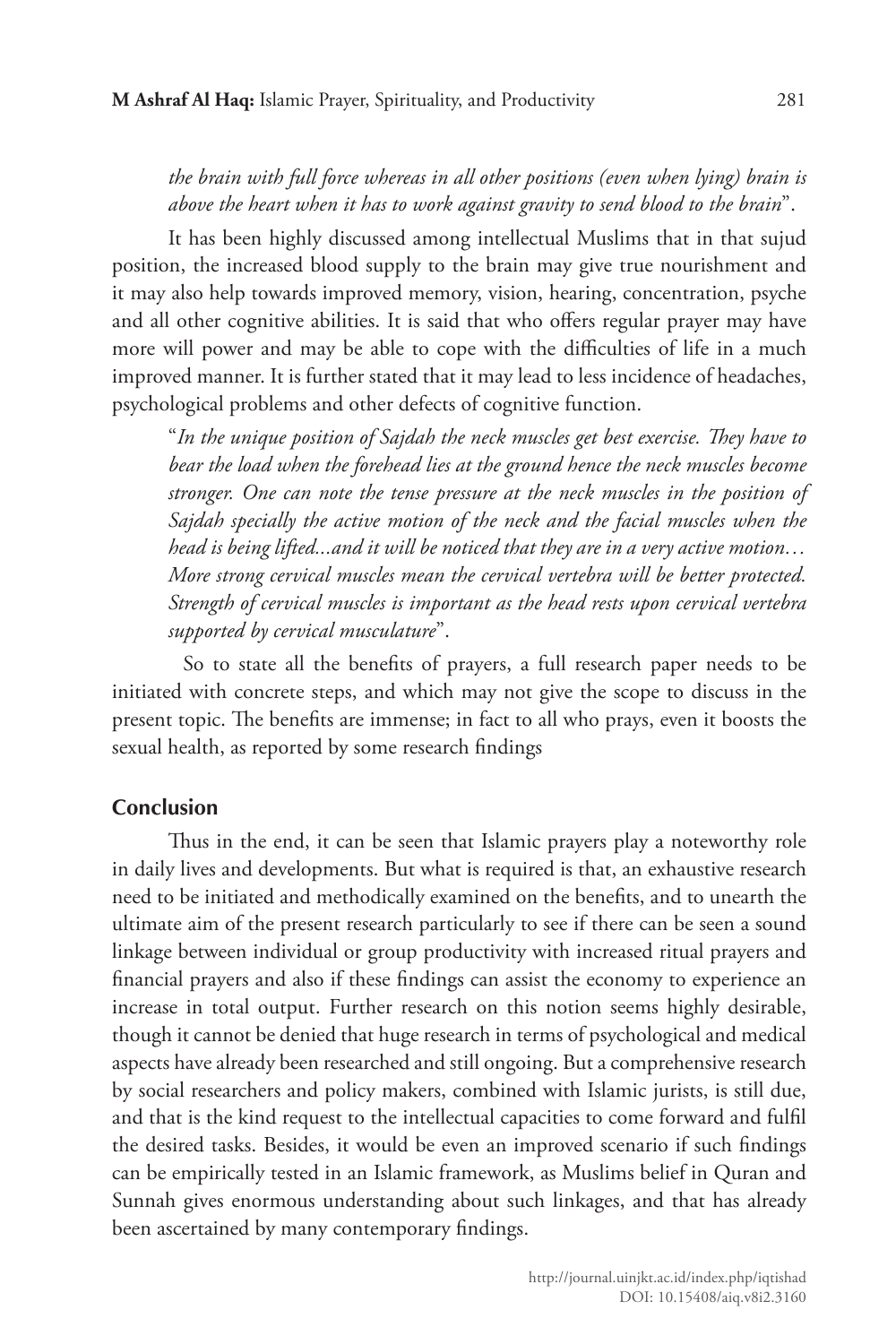#### **References**

- Achour, M. et.al. (2014). Measuring religiosity and its effects on personal wellbeing: a case study of Muslim female academicians in Malaysia. *Journal of religion and health.* Vol. 54 (3): 984-997.
- Adams, T. (2008). Impact of prayer on the relationship between supervisory support and employee's perception of workplace equity. *Emerging Leadership Journal.* Vol. 1: 3-13.
- Ai, A.L. et.al. (2003). RESEARCH: The Effect of Religious-Spiritual Coping on Positive Attitudes of Adult Muslim Refugees From Kosovo and Bosnia. *The International Journal for the Psychology of Religion.* Vol. 13 (1): 29-47.
- Ajzen, I. (1985). *From intentions to actions: A theory of planned behavior*. Berlin: Springer.
- Ali, I & Z.A. Hatta. (2014). Zakat as a Poverty Reduction Mechanism Among the Muslim Community: Case Study of Bangladesh, Malaysia, and Indonesia. *Asian Social Work and Policy Review.* Vol. 8 (1): 59-70.
- Azmi, I.A.G. (2012). The Implementation of Islamic Business Practices of Women Traders: A Study in An Islamic State in a Developing Country. *Sciences.* Vol. 4 (5): 229-235.
- Azzi, C. & R. Ehrenberg. (1975). Household allocation of time and church attendance. *The Journal of Political Economy*. Vol. 5: 27-56.
- Benson, H. & M.Z. Klipper. (1999). *The relaxation response*. New York: Avon.
- Benthall, J. (1976). Financial worship: the Quranic injunction to almsgiving. *Journal of the Royal Anthropological Institute*. Vol. 2: 27-42.
- Black, H.K. (1999). Poverty and prayer: Spiritual narratives of elderly African-American women. *Review of Religious Research.* Vol. 3: 359-374.
- Blanchard, K. & N.V. Peale. (2011). *The power of ethical management*. London: Random House,
- Brown, M.J. (2000). Panem Nostrum: The Problem of Petition and the Lord's Prayer. *The Journal of Religion.* Vol. 4: 595-614.
- Brown, T.T. (2009). Rational praying: The economics of prayer. *The Journal of Socio-Economics.* Vol. 38 (1): 37-44.
- Burke, F. & A. Black. (1990). Improving organizational productivity: Add Ethics. *Public Productivity & Management Review.* Vol. 5: 121-133.
- Campante, F.R. & D.H. Yanagizawa-Drott. (2013). Does Religion Affect Economic Growth and Happiness? Evidence from Ramadan. *Working Paper.* No. w19768. National Bureau of Economic Research.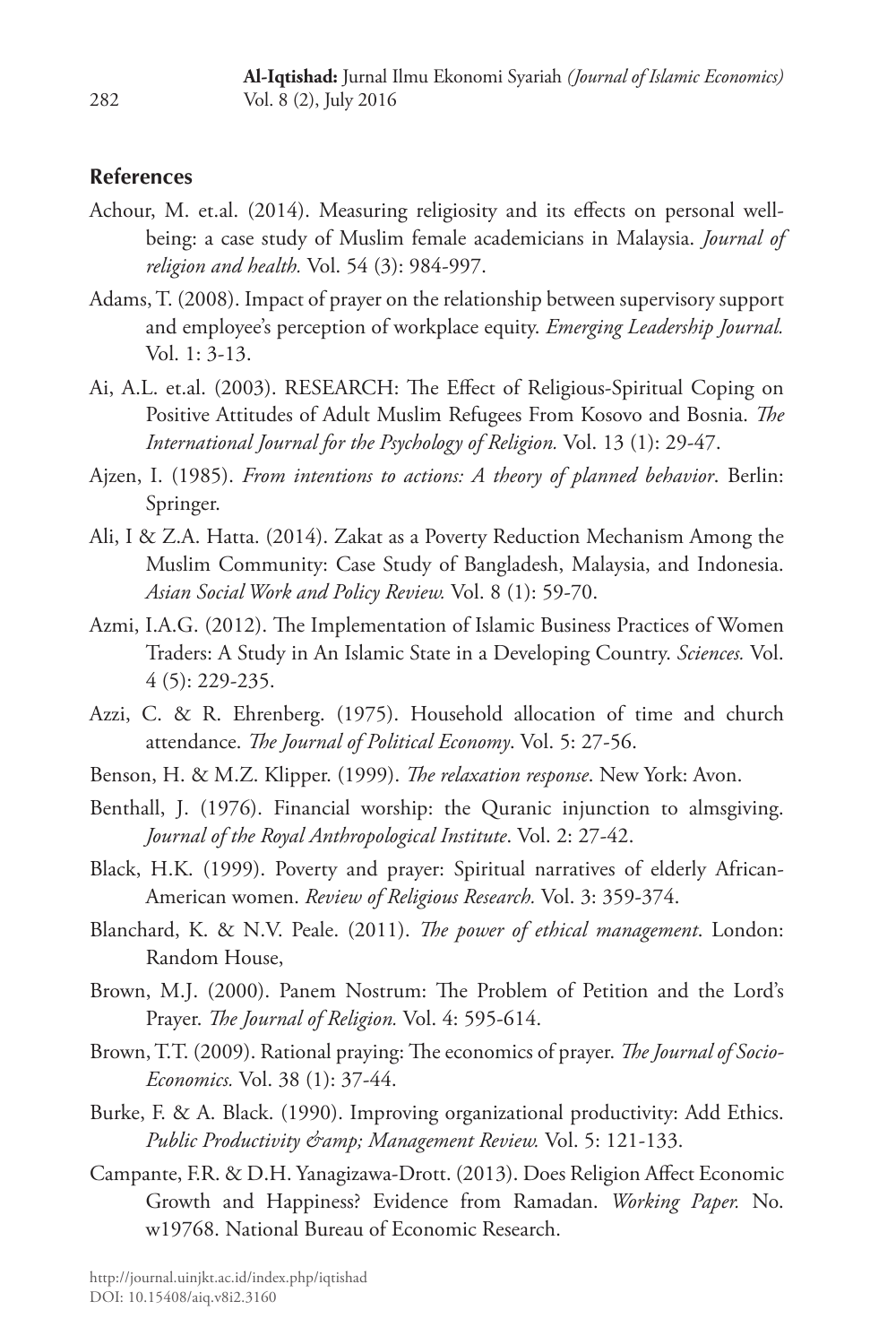- Deshpande, S.P. et.al. (2000). Ethical climates and managerial success in Russian organizations. *Journal of Business Ethics.* Vol. 23 (2): 211-217.
- Disley, E. (1991). Degrees of glory: protestant doctrine and the concept of rewards hereafter. *The Journal of Theological Studies*. Vol. 4: 77-105.
- Dossey, L. (1996). *Prayer is Good Medicine: How to Reap the Healing Benefits of Prayer*. San Francisco: Harper.
- Doufesh, H. et.al. (2013). Assessment of heart rates and blood pressure in different salat positions. *Journal of Physical Therapy Science*. Vol. 25 (2): 211-214.
- Dusek, J.A. et.al. (2002). Study of the Therapeutic Effects of Intercessory Prayer (STEP): study design and research methods. *American Heart Journal.* Vol. 143 (4): 577-584.
- Emmons, R.A. & M.E. McCullough. (2003). Counting Blessings Versus Burdens: an Experimental Investigation of Gratitude and Subjective Well-being in Daily Life. *Journal of personality and social psychology.* Vol. 84 (2): 377-390.
- Fincham, F.D. et.al. (2008). Spiritual Behaviors and Relationship Satisfaction: A Critical Analysis of The Role of Prayer. *Journal of Social and Clinical Psychology.* Vol. 27 (4): 362-388.
- Francis, L.J. & J. Astley. (2001). *Psychological perspectives on prayer*. London: Gracewing Publishing,
- Fredrickson, B.L. et.al. (2008). Open Hearts Build Lives: Positive Emotions, Induced Through Loving-kindness Meditation, Build Consequential Personal Resources." *Journal of personality and social psychology*. Vol. 95 (5): 1045-1054.
- Garcia‐Zamor, J.C. (2003). Workplace Spirituality and Organizational Performance. *Public administration review.* Vol. 63 (3): 355-363.
- Gattiker, U.E. & L. Larwood. (1998). Predictors for Managers' Career Mobility, Success, and Satisfaction. *Human relations.* Vol. 41 (8): 569-591.
- George, C.V.R. (1993). *God's Salesman: Norman Vincent Peale & the Power of Positive Thinking*. Oxford: Oxford University Press.
- Henry, H.M. (2015). Spiritual Energy of Islamic Prayers as a Catalyst for Psychotherapy. *Journal of Religion and Health.* Vol. 54 (2): 387-398.
- Hoodbhoy, P. (1991). *Islam and science: Religious orthodoxy and the battle for rationality*. London: Zed books
- Huff, T.E. (1996). Can scientific knowledge be Islamized? *Social epistemology.* Vol. 10 (3): 305-316.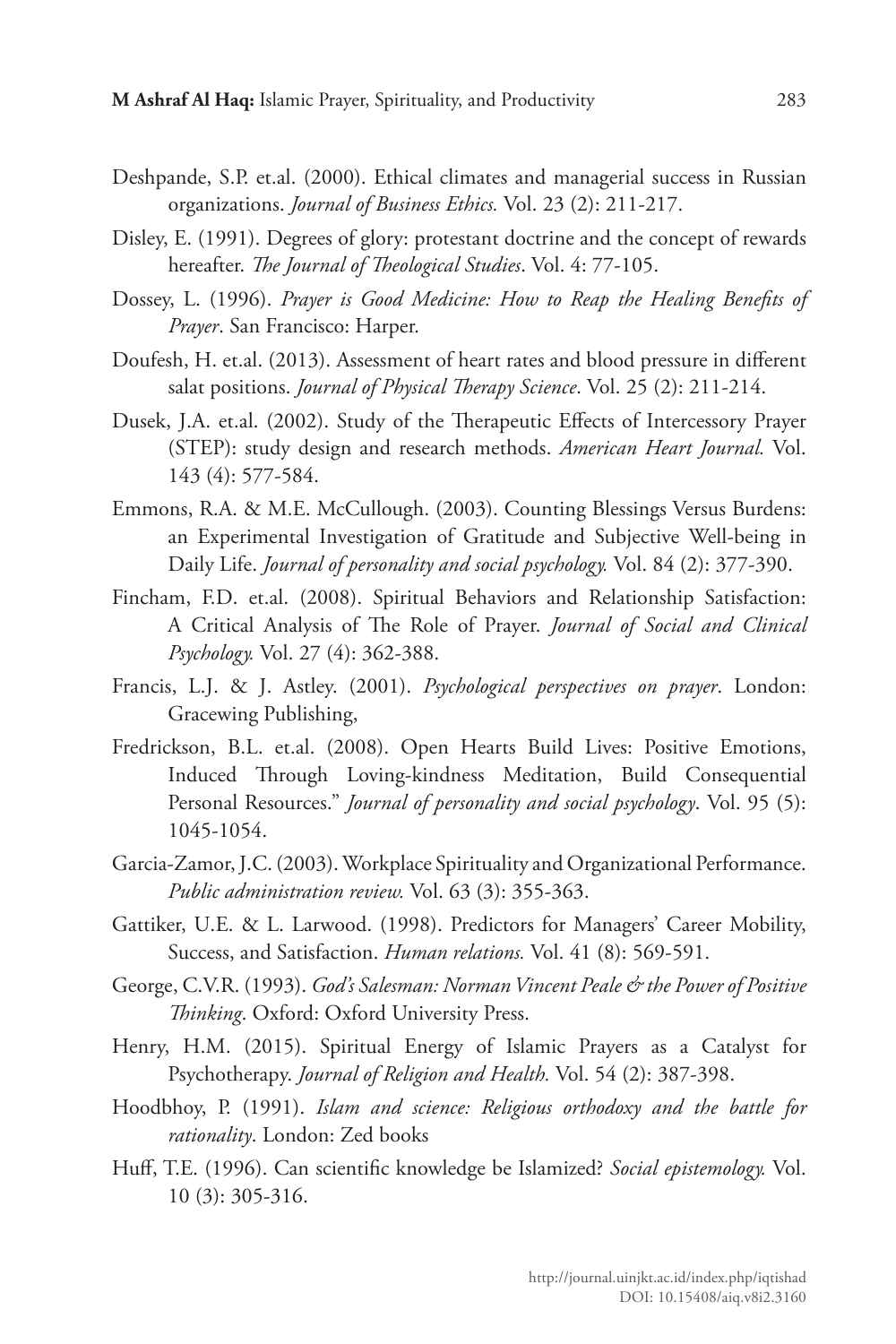- Huff, T.E. (2003). *The rise of early modern science: Islam, China and the West*. Cambridge: Cambridge University Press,
- Iannaccone, L.R. (1998). Introduction to the Economics of Religion. *Journal of economic literature.* Vol. 10: 1465-1495.
- Ibrahim, F. & S. Ahmad. (2012). Assessment of Upper Body Muscle Activity During Salat and Stretching Exercise: A pilot Study. In *Biomedical and Health Informatics (BHI), 2012 IEEE-EMBS International Conference on*: 412-415.
- Isfahani, A.N. & M. Nobakht. (2013). Impact of Spiritual Intelligence on the Staff Happiness (Case Study: Golpayegan Petrochemical Company). *International Journal of Academic Research in Business and Social Sciences*. Vol. 3 (7): 253-260.
- Islam, S. (2013). An Overview of Islamic Managerial Finance: Comparative Study with the Conventional Version. *European Journal of Business and Management*. Vol. 5 (11): 182-193.
- Johnson, P.E. (1953). A psychological Understanding of Prayer. *Pastoral Psychology*. Vol. 4 (6): 33-39.
- Koh, H.C. & H.Y. El'Fred. (2001). The link between organizational ethics and job satisfaction: A study of managers in Singapore. *Journal of Business Ethics.* Vol. 29 (4): 309-324.
- Kolthoff, E. et.al. (2006). The Ethics of New Public Management: is Integrity at Stake?." *Public Administration Quarterly*. Vol. 20: 399-439.
- Larimore, W.L. et.al. (2002). Should clinicians incorporate positive spirituality into their practices? What does the evidence say? *Annals of Behavioral Medicine.* Vol. 24 (1): 69-73.
- Locke, E.A. (1970). Job Satisfaction and Job Performance: a Theoretical Analysis. *Organizational Behavior and Human Performance*. Vol. 5 (5): 484-500.
- Mangeloja, E. (2005). Economic Growth and Religious Production Efficiency. *Applied Economics.* Vol. 37 (20): 2349-2359.
- Masters, K.S. & G.I. Spielmans. (2007). Prayer and Health: Review, Meta-analysis, and Research Agenda." *Journal of behavioral medicine* 30, no. 4. 329-338.
- McCarty, W.B. (2007). Prayer in the Workplace: Risks and Strategies to Manage Them. *Business Renaissance Quarterly*. Vol. 2 (1): 97-110.
- McCleary, R.M. & R.J. Barro. (2006). Religion and Political Economy in an International Panel. *Journal for the Scientific study of religion.* Vol. 45 (2): 149-175.
- Mitroff, I.I. & E.A. Denton. (1999). A study of spirituality in the workplace. *MIT Sloan Management Review.* Vol. 40 (4): 83-90.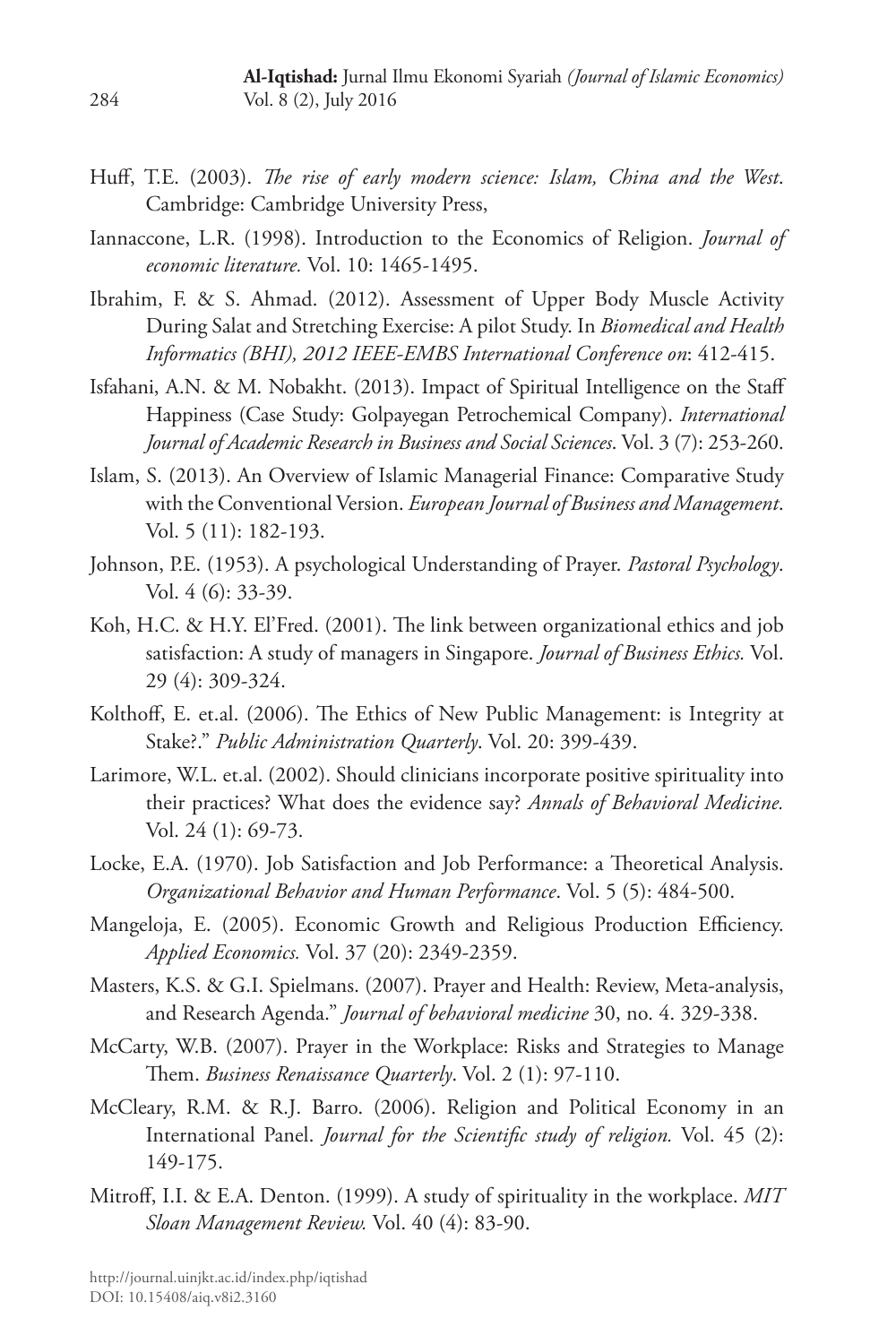- Mohiuddin, Md.G. (2012). Management Views in Islamic literature: a Conceptual Analysis of The Way of New Management Dimensions. *International Journal of management*. Vol. 3 (2): 411-424.
- Nasr, S.H. (2013). *Islamic Spirituality: Foundations*. London: Routledge.
- Nazri, M.K.N.Z. et.al. (2011). The Concept of Rewards and Punishments in Religion: A Special Reference to Kitab Al-Adab of Sahih Bukhari. *World.* Vol. 1 (4): 249-254.
- O'Connor, P.J. et.al. (2005). Characteristics of Adults Who Use Prayer as an Alternative Therapy. *American Journal of Health Promotion.* Vol. 19 (5): 369-375.
- Peale, N.V. (2012).*The power of positive thinking for young people*. New York: Random House.
- Peale, N.V. (2013). *You can if you think you can*. New Jersey: Simon and Schuster.
- Kocka, J. (2010). *Work in a modern society: the German historical experience in comparative perspective*. Vol. 3. Berghahn Books.
- Rassool, G.H. (2000). The Crescent and Islam: Healing, Nursing and The Spiritual Dimension: Some Considerations Towards an Understanding of The Islamic Perspectives on Caring. *Journal of advanced nursing.* Vol. 32 (6): 1476-1484.
- Saqeb, G.N. (2000). The Islamisation of Education since the 1977 Makkah Education Conference: Achievements, Failures and Tasks ahead. *Muslim Education Quarterly.* Vol. 18 (1): 39-64.
- Sardar, Z. (ed). (1984). *The Touch of Midas: science, values, and environment in Islam and the West*. Manchester: Manchester University Press,
- Sarea, A. (2012). Zakat as a Benchmark to Evaluate Economic Growth: An Alternative Approach. *International Journal of Business and Social Science*. Vol. 3 (18): 1711-1720.
- Sen, A. (2009). Capitalism Beyond The Crisis. *The New York Review of Books.* Vol. 56 (5): 26-34.
- Sims, R.R. (1994). *Ethics and organizational decision making: A call for renewal*. Canada: Greenwood Publishing Group
- Smith, A. (2010).*The Theory of Moral Sentiments*. London: Penguin
- Spohn, W.C. (2001). Spiritual Practices: The true test of spirituality. *Dialog.* Vol. 40 (4): 277-283.
- Stainer, A. & L. Stainer. (1995). Productivity, quality and ethics-a European viewpoint. *European Business Review*. Vol. 95 (6): 3-11.